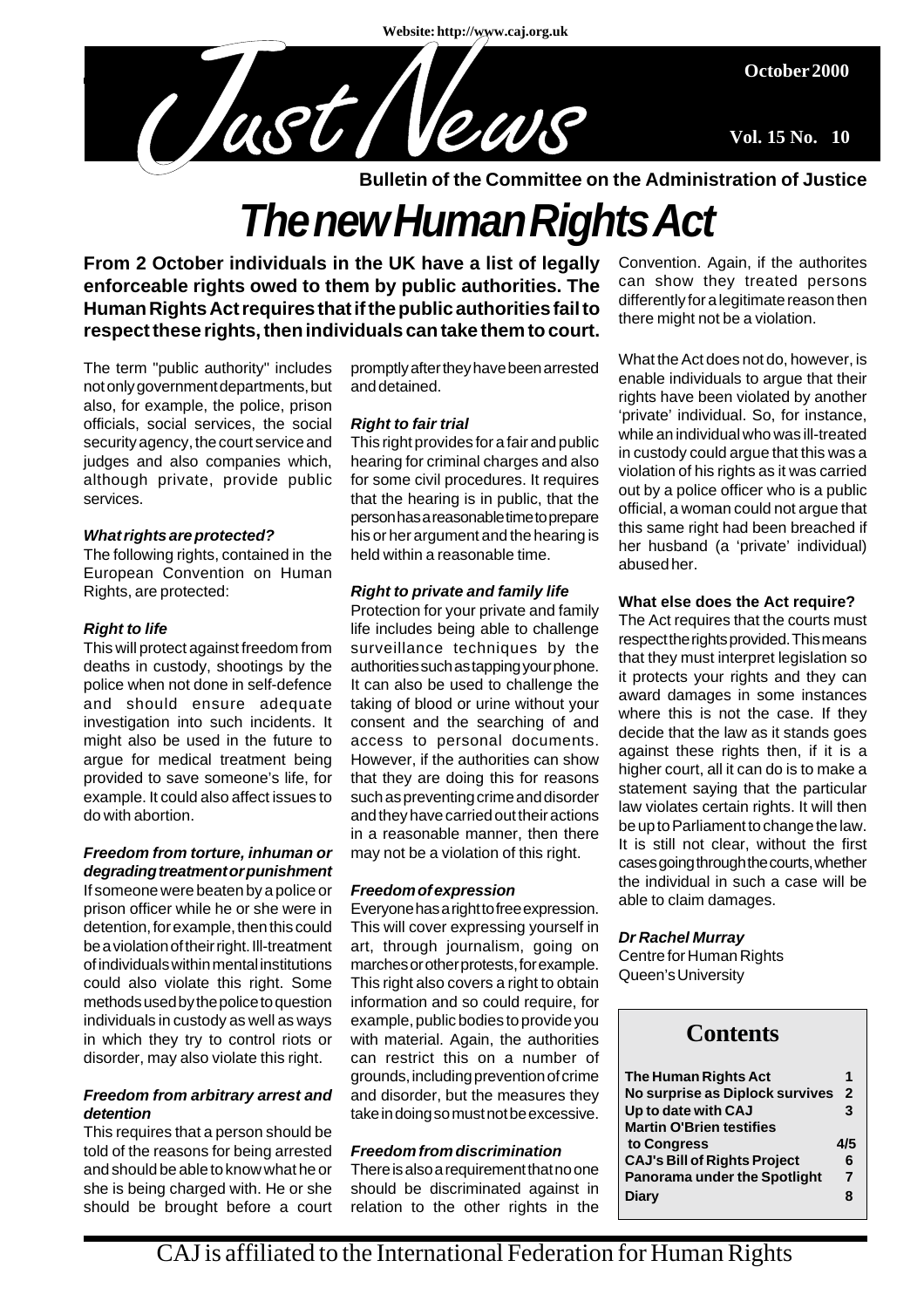

## **No surprise as Diplock survives**

**In its submission to the Diplock Review CAJ urged the Review Group to take a bold approach in its review of the arrangements for non-jury trials. In particular CAJ called for an immediate return to jury trial for all offences, and suggested a range of practical interim measures if this was not deemed possible. It is of no surprise that our prescription for the abandonment of the Diplock court system has been largely ignored.**

The Diplock Review was established in December 1999 by the Home Secretary apparently conscious of the Government's commitment under the Belfast Agreement to move towards normal security arrangements in Northern Ireland as soon as possible, consistent with the level of threat. The resultant report published in July 2000 contains no more than pious platitudes, cosmetic amendments and conclusions that point to no substantive change.

The absence of radical thought in the Group's approach is exposed in its first conclusion:

> *We are not persuaded that a return to jury trial at this stage would provide for the fair and effective administration of justice, that the safety of jurors could be guaranteed or that the community as a whole would have the necessary confidence in the system.*

In reaching this conclusion the Review Group has rejected as "unsuitable" and "unrealistic" the valid practical measures suggested by CAJ and others that could protect jurors from intimidation, real or imagined. Moreover, while the Group was concerned that there has rarely been any evidence to support the view that jurors have delivered partial verdicts, it nevertheless concluded that to return to jury trial for all offences would have a negative effect *on "the acceptability of, and confidence in, the wider criminal justice system."*

That the legitimacy of the criminal justice system has been undermined for the best part of three decades precisely because of the absence of jury trial has apparently escaped the notice of the Review Group.

How is the Government to assess the continued need for Diplock trials? The Review Group has come up with a proposal for change which is more cosmetic than real. The Group has recommended that rather than automatically renew the Diplock provisions on an annual basis the Government should consider criteria to determine whether non-jury trial is a necessity. These criteria – whether there is a risk of juror intimidation, whether there is a risk of perverse verdicts, and what is the assessment of the level

of threat? – are lauded as making up an objective framework upon which officials might decide that the time is right to return to jury trial.

Of course the criteria are nothing of the sort: they are open ended questions, the answer to which will be informed by secretive security advice which won't be subjected to public scrutiny or Parliamentary or legal challenge.

With one exception the panoply of procedures which have helped the Diplock system tick will remain on the statute book without alteration. The power to grant bail for all those charged with scheduled offences will remain with the High Court. Furthermore, CAJ's suggestion that any Judge who conducts a voir dire which leads to the exclusion of inadmissible evidence should then be excluded from presiding at the subsequent trial has been rejected.

Of greater practical importance is the Review Group's decision to retain the "certifying out" procedure at the expense of a system of "certifying in" those offences thought to be unsuitable for jury trial. At least this issue would appear to have caused the Review Group to engage in some soul searching, but its conclusion – that a system of "certifying in" would require a sensible legal test which has not yet been formulated – will jar with many. It is unsatisfactory that a Government appointed working group should say that it is for those advocating a return to normality to come up with the appropriate statutory test to be employed. This is arrogance of the highest order!

The one change that the Review Group felt able to come up with is of course long overdue. As the law stands at present, it is possible in a Diplock trial for a Judge to admit a confession which has been obtained by oppression or which may be unreliable, and therefore in breach of the PACE test. The myth that extra leverage had to be given to the police in order to crack hardened terrorists adept at resisting interview techniques was an invitation to abuse and mistreat the vulnerable. Given that it is arguable that Article 74 of PACE goes too far in the scope it affords police officers who interview suspects, it is to be hoped that the Government will move quickly to adopt the Review Group's conclusion that the provisions of Section 12(3) of the EPA should be repealed.

At the time of making its submission to the Review Group in January 2000 CAJ expressed the view that the Review provided a key opportunity to reverse the damage which had been occasioned to the reputation of the criminal justice system in Northern Ireland in the past. It is with regret that we must now acknowledge that this opportunity has been squandered.

### *Martin Wolfe*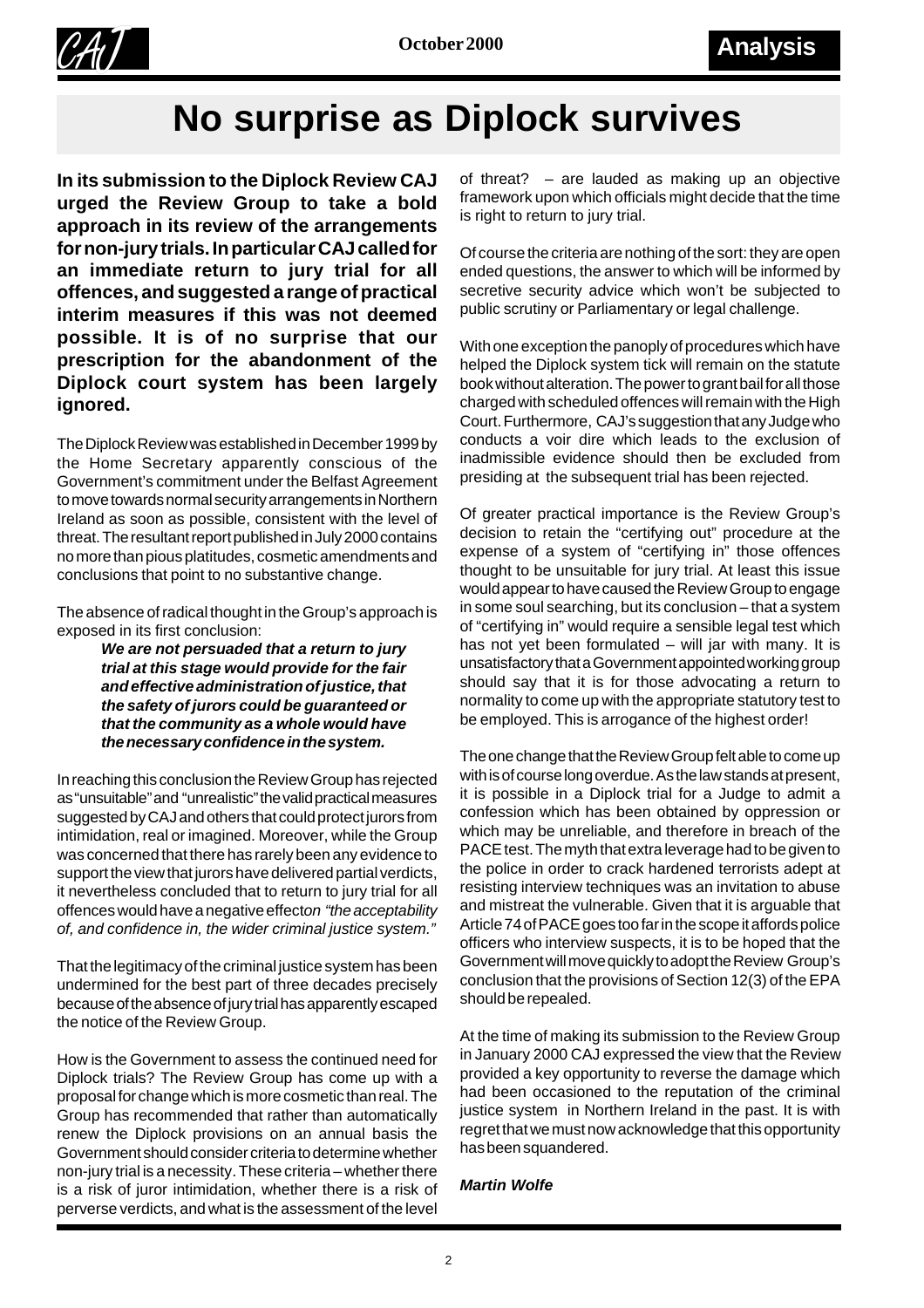



### **INTERIGHTS' COMMONWEALTH HUMAN RIGHTS CASE LAW**

**INTERIGHTS** is proud to announce the release of the *Commonwealth Human Rights Case Law Database***.** Containing summaries of recent human rights decisions from national courts in Commonwealth jurisdictions the *Database* is available, free of charge, on INTERIGHTS' website athttp://www.interights.org**.**

Through a browse facility and search engine, the *Database*, which is updated regularly, is searchable under a variety and combination of fields, including by country, date and keyword. Many of the cases summarised are unpublished decisions, which are not readily available in other jurisdictions.

The *Database* forms part of INTERIGHTS' Commonwealth Human Rights Case Law Programmewhich also publishes the *Commonwealth Human Rights Law Digest*, a periodical launched in 1996. Whilst the *Digest* summarises recent Commonwealth human rights decisions in a traditional printed format, the *Database* uses developing technologies to provide immediate access to a potentially unlimited audience.

During a series of judicial colloquia, convened by INTERIGHTS and the Commonwealth Secretariat on the domestic application of international human rights norms, senior members of the Commonwealth judiciary recognised the importance of ensuring access to human rights judgments emanating from other national courts. However, the judges noted that access to those decisions was limited by the lack of locally available material on comparative human rights law. As INTERIGHTS was in a unique position to disseminate those human rights decisions, due to the judicial network it had established, the expertise of staff in comparative human rights law and its experience of publishing case reports and human rights materials, most particularly INTERIGHTS' *Bulletin*, they requested it to act as a clearing-house for human rights decisions emanating from Commonwealth jurisdictions. The *Database* is the latest stage in this important initiative to disseminate comparative human rights case law.

INTERIGHTS, Lancaster House, 33 Islington High Street, London N1 9LH, UNITED KINGDOM Tel: +44 20 7278 3230 Fax: +44 20 7278 4334Email: ir@interights.org

### **In the Headlines**

CAJ holds newspaper clippings on more than 50 civil liberties and justice issues (from mid 1987). Copies of these can be purchased from CAJ office. The clippings are also available for consultation at the office.

> Anyone interested in this service, should phone (028) 9096 1122.

### *Up to date with CAJ*

**RIGHTS CASE LAW** There have been meetings of the Equality and<br>DATABASE **DATABASE** Policing subgroups.

Paul was in London meeting with Tony Blair in relation to the Pat Finucane case.

Martin attended the opening of NICEM's new offices Martin gave testimony at the US Congressional hearings on the translation of the Patten recommendations into legislation.

Paul made legal visits to both Maghaberry and Maze prisons.

A "new members" meeting took place at CAJ offices. Maggie spoke at an Equality Conference held at Queen's University.

Finally, we would like to take this opportunity to welcome Fiona Doherty from the US who will be volunteering with us for a year, and also to welcome two new staff members Aideen Gilmore and Tim Cunningham to CAJ.

*Liz McAleer*

The Garda Siochana Human Rights Initiative *"Policing and Human Rights: Promoting Best Practice"* was launched last year in response to the Council of Europe Programme 1997-2000 entitled "Policing and Human Rights". As part of the work a conference **"Policing and Human Rights"** will be held on 3rd and 4th November in Dublin Castle Conference Centre. For further info contact Garda Human Rights Office, Garda College Templemore, Co. Tipperary. Telephone 00 353 504 35451 or email gquality@iol.ie

## **Action Column**

### **Call to members**

CAJ frequently gets asked to send speakers to events to talk about the organisation, human rights in general, or specific aspects of the human rights agenda etc. The invitations can come from womens' groups, young people, single identity or cross community groups and many others.

It is very important that people wanting to know more about who we are and, even more importantly, about how best to engage in the human rights debate, get positive responses. However, it is difficult for us to respond to all such requests. Would you like to help? If we could get a few people together, the membership sub-group would be willing to lay on some training. It could be fun!

### **Please get in touch with Liz at the office on (028) 90961122.**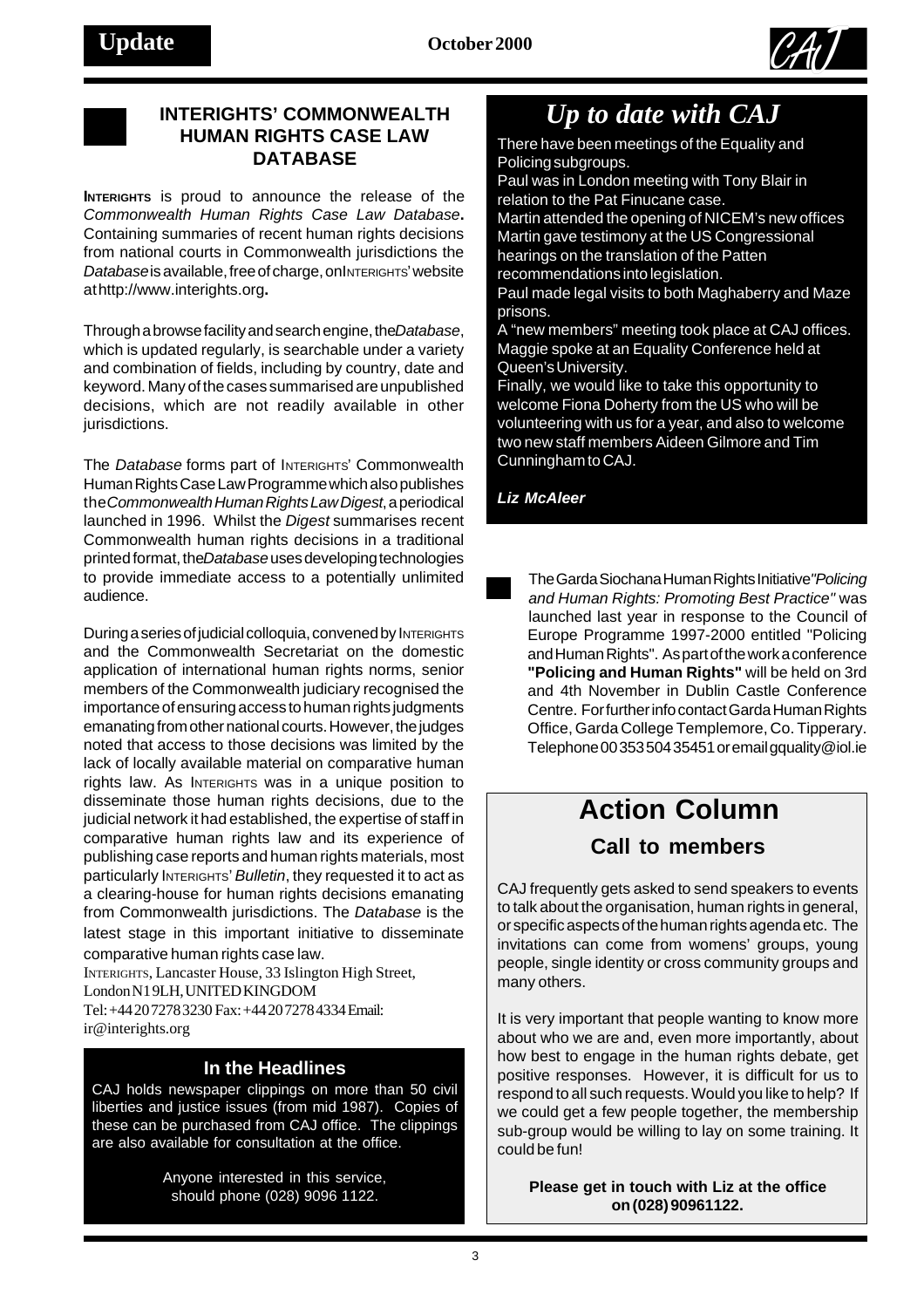

## CAJ's Director, Martin O'Brien test

**Thank you for your invitation to testify today. CAJ, since its foundation in 1981, has worked consistently on issues of policing and, as early as 1995, CAJ argued for an independent international commission to look into future policing in Northern Ireland. Accordingly we worked hard to ensure that the establishment of such a body would be provided for in the Good Friday Agreement. We welcomed the broad terms of reference given to the Commission by the Agreement, and sought to work constructively with the Commission as soon as it came into being, under the chairmanship of the Chris Patten.**

We were fortunate in that we had earlier secured funding from the Ford Foundation and others to undertake a major comparative research project into good policing around the world. The findings arising from that study underpinned all our work with the Commission and were, we believe - from a reading of the recommendations -useful to the Commission in its work.

In testimony in September 1999 to Congress on the findings of the Patten Commission, we concluded that: "CAJ believes that, in general terms, the Commission has made a very genuine and constructive effort to meet the difficult task imposed on it by the Agreement.

They have put forward many thoughtful and positive recommendations about the way forward. Most importantly of all, they have recognised (as did the Agreement itself) that just as human rightsmust be at the heart of a just and peaceful society in Northern Ireland, it must be at the heart of future policing arrangements.

CAJ went on, however, to outline for Congress, some of the serious reservations we, and other human rights groups, had regarding the omissions from the Patten report. Amongst other things, we expressed concern as to the feasibility of bringing about real changes to policing if emergency powers are still retained, if plastic bullets are still deployed, and if officers, known to have committed human rights abuses in the past, remain as serving officers.

Despite these important shortcomings, the main thrust of our submission at that time was to urge Congress to use its best offices to push for speedy implementation of the positive recommendations arising from Patten. Though Patten's recommendations did not address everything that was needed for genuine change, they gave a clear framework within which change could occur, and they pointed all those interested in fundamental reform in the right direction.

Unfortunately, as we said in our earlier testimony "implementationis everything", in that context, CAJ must report to Congress our profound disappointment at

developments since the publication of the Patten report. Our concerns are twofold. First, many of the changes Patten called for are long overdue, and speed is of the essence. Second, and as important, a hesitant or unwilling approachto major change - which is what we are experiencing feeds fears that change will be short-lived, and indeed will be undermined over the longer term.

One of the key findings of our international research was that political will is a determining factor in preventing or facilitating successful change. Initially, it seemed to observers that the necessary political will did exist within government for change. Yet, since the publication of the Patten report, the signs have been ominous.

Patten called for the speedy appointment of an Oversight Commissioner to oversee the pace and nature of change. The Commission said "we believe that a mechanism is needed to oversee the changes required of all those involved in the development of the new policing arrangements, and to assure the community that all aspects of our report are being implemented and being seen to be implemented." This recommendation was accepted by government, but Tom Constantine was only appointed on 31 May 2000 almost nine monthsafter the Patten report was published. This tardy appointment meant that the Commissioner was excluded from scrutinising the draft legislation, played no part in the detailed Implementation Plan prepared by the Northern Ireland Office and the policing establishment, and has still to appoint staff, take on a public profile, and produce his first report.

Given this delay, any change that has taken place to date has been dictated by those who have been responsible for policing over the last 30 years and who have resisted change in the past. Only a third or less of Patten's recommendations resulted in proposals for legislative change, so that the vast majority of the programme of change has been left to the discretion of senior civil servants, and the Chief Constable.

Indeed, much of the change - whether in terms of police training, police re-organisation, or in terms of crucial decisions relating to Special Branch, detention centres, the use of plastic bullets, or the extent of stop-and-search activities - lies largely at the discretion of the Chief Constable alone. Only with the appointment of a new Policing Board (the political composition of which is as yet uncertain), and/ or an active and high profile Oversight Commissioner, will people outside the policing establishment be able to influence or assess the extent of real change underway.

The slowness in appointing an external Oversight Commissioner has left government open to the charge that the nature and pace of change has been deliberately left in the hands of those who have so mis-managed policing in the past. This charge is not easily refuted. A study of the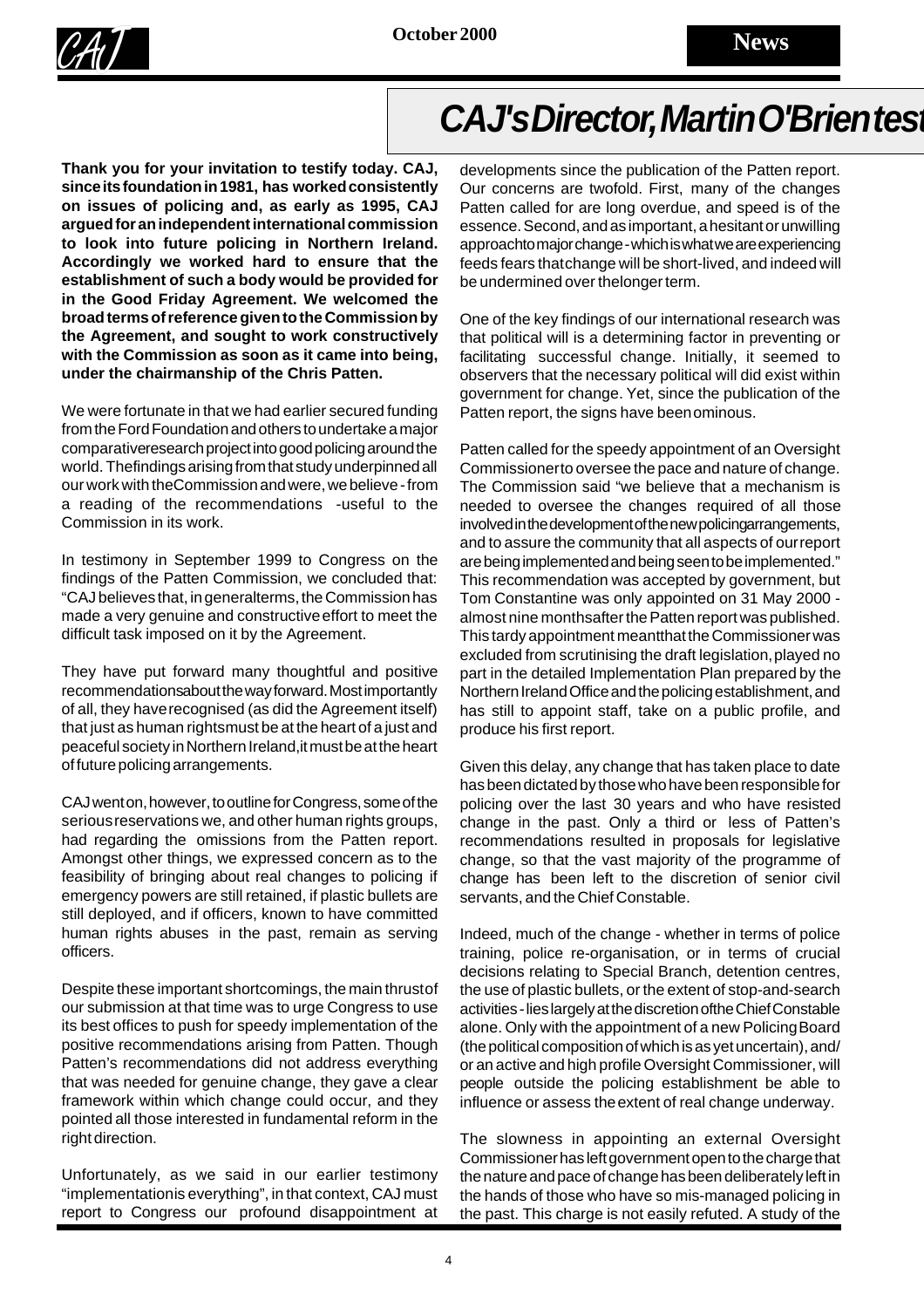

## *tifies to Congress on policing in NI*

draft legislation, for example, merely seems to confirm the view that government is unwilling to put Patten's agenda into practical effect.

The draft legislation first presented to the House of Commons in May was a very far cry from the Patten report, and despite much lobbying, and extensive changes in the course of the parliamentary process to date, there is still a long way to go.

Of course, to judge by official government statements, one would have thought that government was fulfilling Patten in its first draft legislative text in May. The same claim - to be fulfilling Patten - was still being asserted in July (when, by its own admission, it had already made 52 substantive changes to bring the initial draft in line with Patten). Further amendments have again been promised in the next few weeks, prior to the House of Lords debate. However, on the basis of CAJ's understanding to date, the changes that are to be offered will still not deliver the Patten agenda.

If government does want to implement Patten, as it says it does, why is it still resistant to a whole range of important safeguards which Patten called for? Why is it impossible to get government agreement to include explicit reference in the legislation to a broad range of international human rights norms and standards? What reason can there be for the government denying any role to the NI Human Rights Commission in advising on the police use of plastic bullets? Why are effective inquiry powers for the Policing Board consistently opposed?

Why is the Secretary of State so adamant that the Police Ombudsperson cannot have the powers to investigate police policies and practices that Patten called for? Why was the appointment of the Oversight Commissioner so long delayed, and why is his term of office so curtailed in the legislation?

There will be some that claim that government cannot move fast on certain issues, precisely because Northern Ireland is divided, and policing is a very divisive issue. While there are, of course, many contentious issues (the name and symbols, for example), none of the important issues listed above divide nationalist and unionist. They do, however, clearly divide those who want to defend the status quo, from those who want a police service that is impartial, representative, and accountable - able and willing to ensure that the rule of law is up-held.

Some of the obstacles to real change can be detected by a study of the parliamentary record. A government minister, in the course of the Commons debate, resisted any amendments that sought to make policing subject to international human rights and standards. He said:"Some appalling human rights abuses…take place around the world.

Those low standards should not be compared with the past activities of the RUC…The RUC carried out a difficult job, often in impossible circumstances. Such comparisons as might be made in the light of the amendment could cause unnecessary offence. We might reasonably say that, against the norms in question, the RUC has a good record on human rights". Government appears to reject out-ofhand the many reports of the United Nations, and respected international non-governmental organisations, which criticised the RUC. This stance presumably explains the legislation's failure to address the legacy of the past. Yet, if government is unwilling to admit past problems, can the necessary change occur?

CAJ's fears about the pace and nature of policing change are further heightened by the government's approach to the separate but complementary Criminal Justice Review (also established as part of the Good Friday Agreement). The inter-relationship between policing and the criminal justice system is self-evident. Accordingly, it is extremely disturbing to have to report to Congress that CAJ has serious concerns about the nature and pace of change proposed in the criminal justice sphere also. A new appointment system for judges, changes to the prosecution service, and a re-vamping of the criminal justice system generally, are long-overdue changes. The government timetable clearly does not recognise any urgency; CAJ, however, feels that Northern Ireland cannot afford any further delay.

Of course, change is inevitably difficult; and change of the scale and nature required in Northern Ireland is particularly difficult. We urge the US Congress to use its best endeavours to lend its support to the UK and Irish governments as they work, with local politicians, to develop a more just and peaceful society in Northern Ireland.

To conclude, I hardly need to remind the Chairperson that, defence lawyer and CAJ executive member, Rosemary Nelson, testified before him and other members of Congress on issues of policing almost two years ago - on the 29 September 1998.

The concerns she raised in her testimony, her terrible murder a short while later, and the subsequent police investigation, remind us - if we need reminding—that policing change in Northern Ireland is not an abstract or intellectual debate. It is about the lives of real people. We must bring about policing change in Northern Ireland; and we must ensure that that change is right.

Everything that the US Congress can do to help those of us on the ground secure such change will, as always, be greatly appreciated.

Thank you.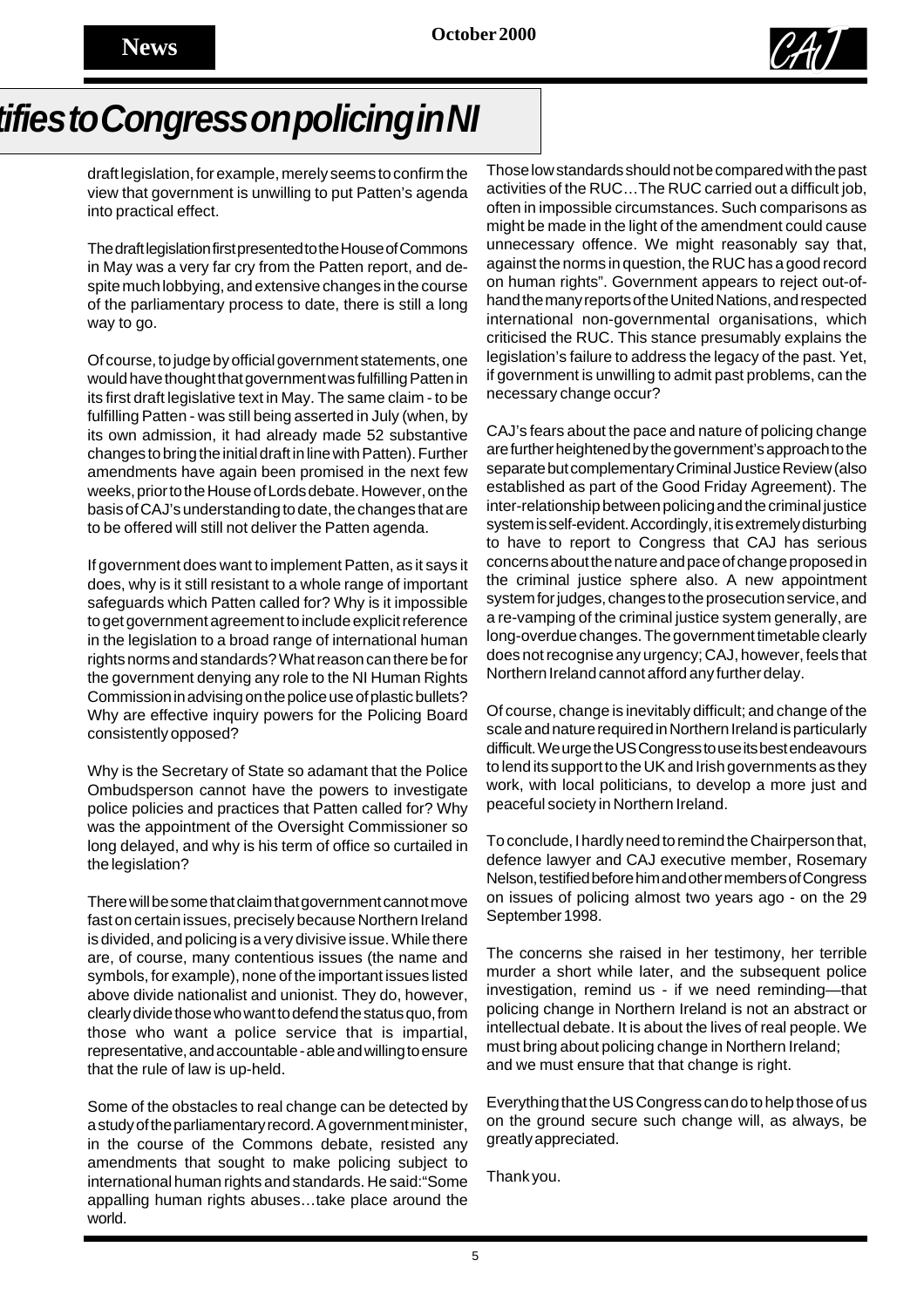

# *CAJ's Bill of Rights Project*

**After a brief (but very enjoyable) sojourn in Dublin, I have returned to bonny Belfast and the familiar environment of the CAJ office to undertake a new and exciting challenge. For the next eighteen months, I will be looking after CAJ's work on the Bill of Rights project, a task which promises to be an interesting but very busy one!!**

Readers of Just News will need no introduction to the Bill of Rights process. The Human Rights Commission is eight months into its consultation process on a Bill of Rights and has launched several important initiatives in this field, including its 'training for trainers' programme and most recently an advertising campaign. The latter should prove to be extremely beneficial in bringing the message out to the ordinary people on the streets. At a recent training session of community and voluntary groups, we were reminded that the majority of the population do not belong to community or voluntary groups. Thus, the tendency to focus on these groups in trying to reach the most marginalized in society runs the risk of itself marginalizing 'ordinary' people. This is something the Commission, and indeed CAJ, will need to bear in mind for the remainder of the process.

Those interested in the process and in contributing to it will be glad to hear that the Commission has extended its deadline so that the initial draft advice will be submitted in March of next year with the final submission in September 2001. Even with the deadline extension, it will be a challenge to bring the debate to everyone in Northern Ireland and encourage the public ownership of the Bill of Rights which is necessary to ensure its success.

In essence, CAJ has four main aims in this process:

> • To assist in mobilising a broad constituency of interest and participation in this process;

- To ensure that the Human Rights Commission's advice on the contents of a Bill of Rights is as comprehensive as possible;
- To inform the debate with international expertise;
- To help foster a climate of support for the recommendations at both the local and international level.

CAJ feels that it is absolutely essential that the Bill of Rights debate be as broad and inclusive as possible. If the consultation reaches out to and involves, not only the most marginalized in society, but ordinary people as well, then the people of Northern Ireland will feel a real sense of 'ownership' of this Bill of Rights, which will be important both in terms of its political success but also in its ability to affect real change on the ground.

We are currently designing a 'standalone' information pack for use by groups who are interested in learning more about a Bill of Rights, which also provides a feedback exercise to the Human Rights Commission and this should be available in the coming weeks. As well as undertaking our own initiatives, we have met and will continue to meet with other NGOs and community and voluntary groups who are active in this process to discuss activities so as to ensure there is no overlap and indeed no gaps in the sections of society that are being targeted.

More thought needs to be given, however, on how to target 'ordinary' people. Probably the most effective method would be a simple leaflet

delivered to each household in Northern Ireland which would explain the process and ask people for their views. Such an exercise, however, would probably be more effective if carried out by the Commission, who have a statutory mandate in this process.

We are keen that the draft advice presented to the Secretary of State be as comprehensive and far-reaching as possible and for that reason will be making submissions of our own to the Commission on the contents of the Bill. CAJ has a long history of work on the Bill of Rights and indeed published its own draft Bill in the 1990's. Time has moved on, however, and CAJ will have to re-examine some of its earlier proposals, drawing on international developments and standards since then.

Past experience has shown that bringing international expertise to bear is invaluable and therefore CAJ plans to bring a number of international experts to Belfast to inform the current process. This may take the form of a series of seminars culminating in a major public event.

One of the last hurdles of the process and arguably one of the most difficult will be ensuring that the Bill has the necessary support to see it safely through the parliamentary process. Again, past experience has shown that much can be lost if sufficient political and public support has not been built up before the parliamentary procedure begins.

This debate provides a unique opportunity to begin the process of developing a strong and vibrant culture of human rights in Northern Ireland and we will all have to channel a lot of energy and resources to ensure that it reaches its full potential. All in all, it promises to be a challenging time but one which I look forward to (for now – ask me again in six months time!).

### *Aideen Gilmore*

Next month's issue will include a report by Tim Cunningham on the CAJ's Equality Project .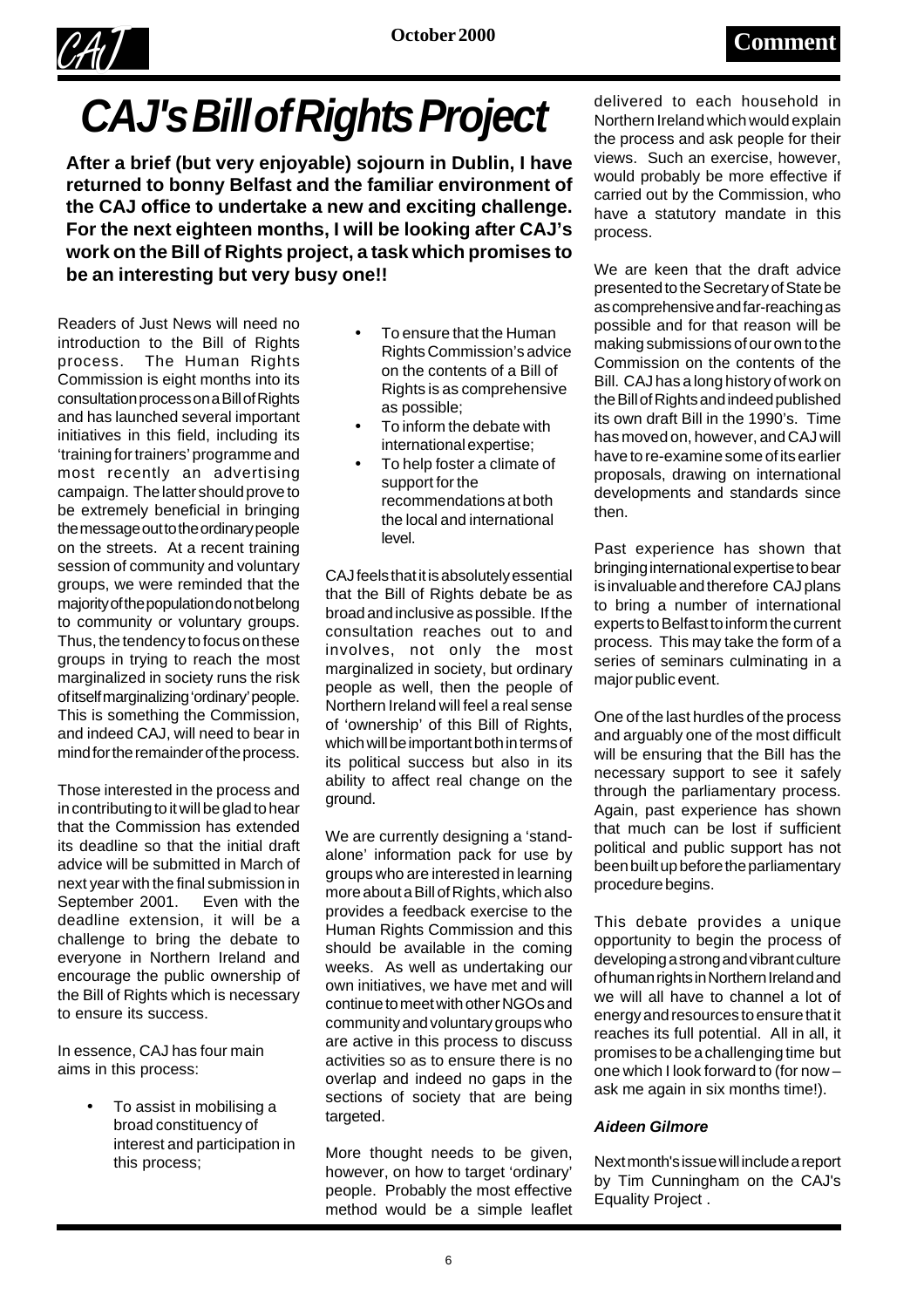

# *PANORAMA UNDER THE SPOTLIGHT*

**Sections 68-70 of the Northern Ireland Act 1998 set out the powers and functions of the Human Rights Commission. Section 69(1) provides that the Commission shall "keep under review the adequacy and effectiveness in Northern Ireland of law and practice relating to human rights" . In pursuit of this aim the Northern Ireland Human Rights Commission recently took legal action seeking to prevent the broadcast of a programme about the Omagh bombing by the BBC.**

The programme raised concerns among the Commission and other interested bodies that the balancing of the right of freedom of the press with the right to a fair trial and the right to privacy was likely to be compromised by the programme. The Commission also considered that article 2 of the European Convention in Human Rights – the right to life – inherently dictates certain positive responsibilities in relation to the state's duty to investigate controversial deaths.

The Commission was concerned that the nature of the Panorama programme in itself raised issues about human rights that affected a large number of people. The Commission was specifically concerned that the release of the programme had implications for:

- a) the right to a fair trial of those identified;
- b) the right to life of those identified;
- c) the rights of the families of the victims to have the perpetrators brought to justice; and
- d) the longer-term implications for suspects in other unrelated cases, particularly raising questions about trial by the media.

The Commission was also conscious of the competing rights of the BBC in relation to freedom of expression.

The Commission relied on Article 69(5)(b) of the Northern Ireland Act to bring the proceedings. This allows the Commission to take proceedings in its own name. There was an issue about whether the Commission could in fact bring proceedings under the European Convention on Human Rights because Article 71(1) of the Northern Ireland Act prohibits anyone but a victim (someone directly affected) from taking a case relying on alleged violations of rights protected by the Convention. Mr Justice Kerr agreed that the court had, as a public authority, a duty (by Article 6 of the Human Rights Act 1998) to act in compliance with the Convention. He stated that the court had a dual role where the Convention is engaged: on the one hand it has a role as between the

competing authorities and on the other hand it is itself a public authority and therefore bound not to act in a way that is incompatible with the Convention. If relief needed to be granted in this case to protect convention rights the court must take that course.

In relation to Article 2, the provision that protects the right to life, the Commission argued that:

- the persons named by the proposed broadcast were at risk; and that
- the victims' families would be deprived of a full investigation as a result of the compromise by the broadcast of the programme to the requirements of a fair trial.

Mr Justice Kerr was not satisfied that there was a sufficient risk to the named individuals and stated that in the absence of clear evidence that their lives were at risk there was no need to limit the broadcast.

In respect of the arguments that the broadcast would prejudice a fair trial, Mr Justice Kerr agreed that arrest and questioning formed part of the judicial involvement in the criminal process and that Article 6(2) of the Convention was engaged. He stated that Article 10 guaranteed freedom of expression but that the press, in exercising this right, required circumspection. He was satisfied that, in this case, there was no interference with the presumption of innocence. He was also satisfied that there was no reason to suppose that the impartiality of either a judge sitting alone or a jury would be compromised by the broadcast.

In considering the protection offered to the individual by Article 8 of the Convention the judge said that in balancing this right with that of the BBC's rights under Article 10, the balance fell in favour of the broadcast.

The core of a democracy is that it is governed by the rule of law. Programmes such as Crimewatch use the media, relying on information clearly supplied by the investigators, to seek assistance from the public in solving crime. Investigative journalism is very important and freedom of the press is vital to a democracy but the Commission felt strongly that the Panorama programme overstepped the mark. In the BBC Hearts and Minds programme of the 19th October 2000, which reviewed the decision to broadcast, Professor Brice Dickson, the Chief Commissioner, stated that the law is wrong to give undue weight to the media over the right of individuals to a fair trial. The written judgement of Justice Kerr has not yet been released.

*Maggs O'Connor* **NIHRC**